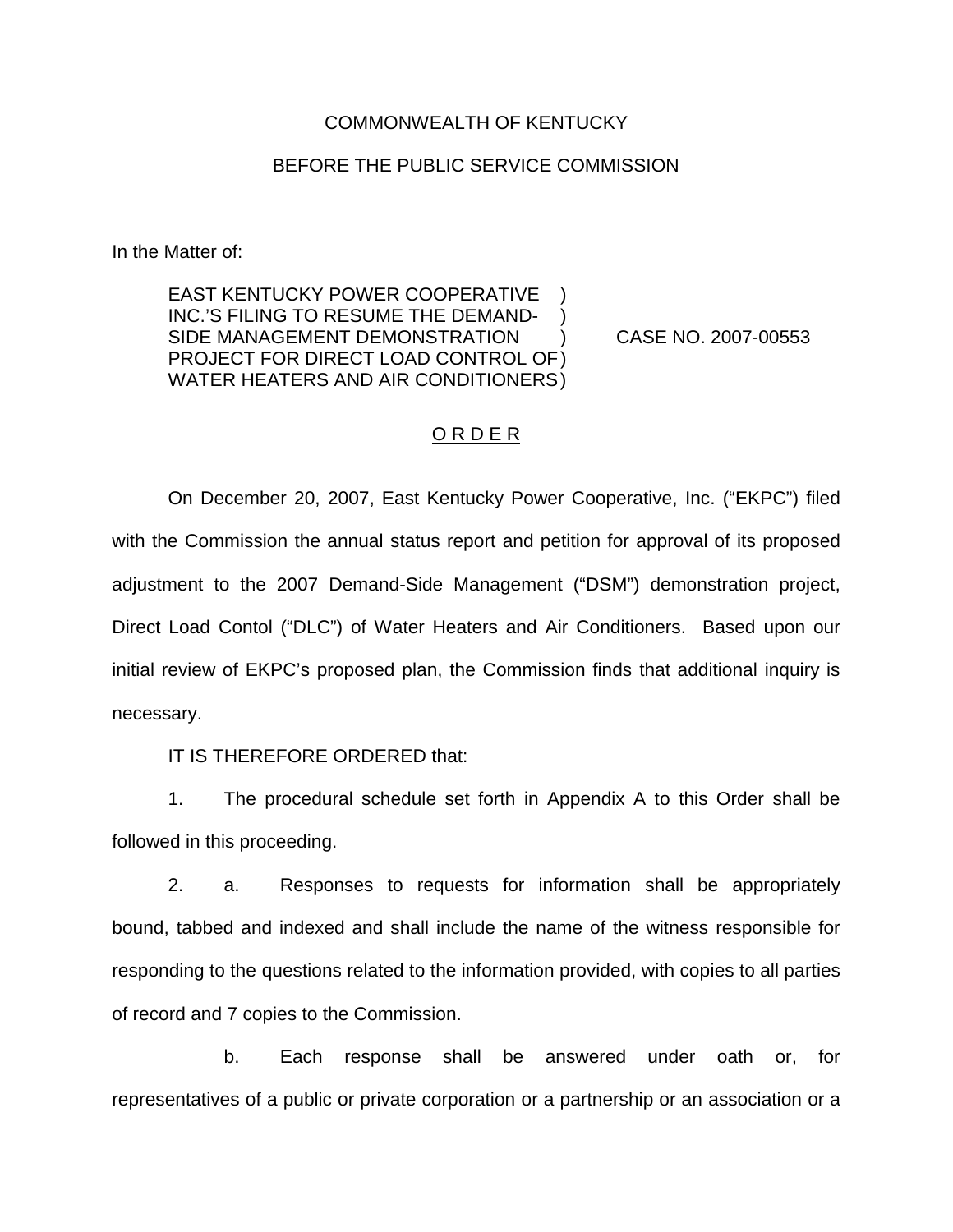governmental agency, be accompanied by a signed certification of the preparer or person supervising the preparation of the response on behalf of the entity that the response is true and accurate to the best of that person's knowledge, information, and belief formed after a reasonable inquiry.

c. Any party shall make timely amendment to any prior responses if it obtains information which indicates that the response was incorrect when made or, through correct when made, is now incorrect in any material respect.

d. For any request to which a party fails or refuses to furnish all or part of the requested information, that party shall provide a written explanation of the specific grounds for its failure to completely and precisely respond.

3. Service of any document or pleading shall be made in accordance with Administrative Regulation 807 KAR 5:001, Section 3(7), and Kentucky Civil Rule 5.02.

4. All documents that the Commission requires any party to file with the Commission shall also be served upon all parties of record at or before the time of filing.

5. All parties shall respond to any interrogatories and requests for production of documents that Commission Staff submits in accordance with the procedural schedule set forth in Appendix A.

6. Motions for extensions of time with respect to the schedule herein shall be made in writing and will be granted only upon a showing of good cause.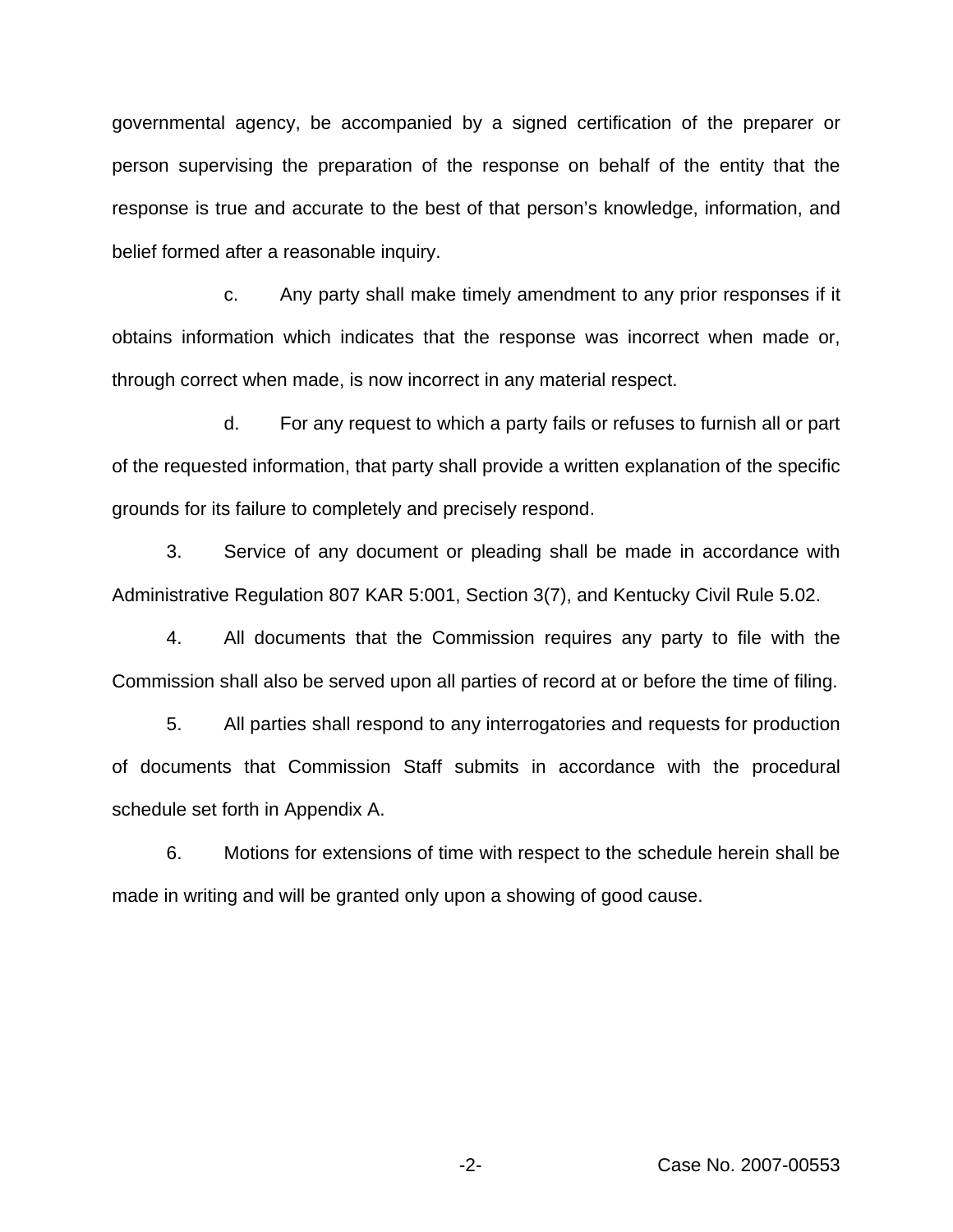Done at Frankfort, Kentucky, this 25<sup>th</sup> day of January, 2008.

By the Commission

ATTEST:

**Executive Director**